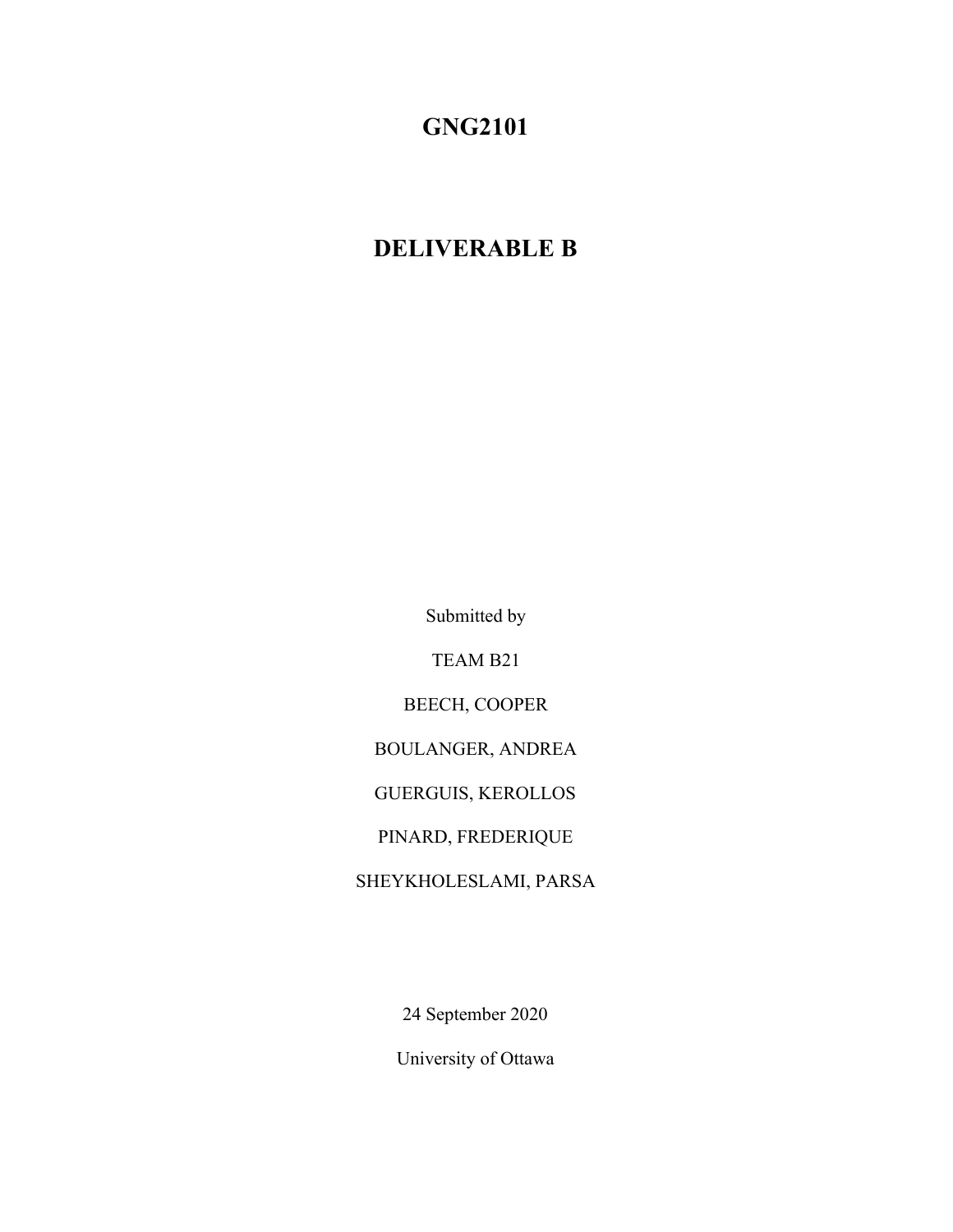### **Introduction**

This deliverable will cover the problem definition which includes; empathise, needs statement and customer priority, problem statement, list of metrics, benchmarking, target specifications and a reflection on the client meeting.

#### **Problem definition process**

### **1.1 Empathise**

The first step to the problem definition process is empathise with the customer. This step is really important because it allows us to feel what the customer is experiencing and helps us to identify the needs. To do this, we had an interview with **Abby Acair who has hearing impairment.** During the interview, we asked her open questions and made sure to ask the question why. This first section will present a list of the statements and the observations obtained from the clients interview.

| <b>Questions</b>      | <b>Client statements</b>                                                              | <b>Need statements</b>                          |
|-----------------------|---------------------------------------------------------------------------------------|-------------------------------------------------|
| <b>Typical use</b>    | She wears hearing aids a couple hours a day                                           | The hearing aids have<br>good battery autonomy  |
|                       | She takes off her hearing aids when she gets<br>home to save the battery              | The hearing aids have<br>good battery autonomy  |
|                       | During school day, she wears her hearing aids<br>for up to 12 hours                   | The hearing aids have<br>good battery autonomy  |
|                       | She gets wax often and finds it difficult to clean                                    | The hearing aids have to<br>be easy to clean    |
|                       | She wears her hearing aids at the beach                                               | The hearing aids have to<br>be waterproof       |
|                       | She has to take off her hearing aids when she<br>walks in the rain                    | The hearing aids have to<br>be waterproof       |
|                       | She wears swimming cap, but water gets in<br>anyway                                   | The hearing aids have to<br>be waterproof       |
| Things to<br>consider | Presently, she has a disposable battery and<br>found it expensive                     | The hearing aids have a<br>rechargeable battery |
|                       | During the summer, she works 40 hours a week<br>and needs to change the battery often | The hearing aids have<br>good battery autonomy  |
|                       | The small piece inside the ears gets<br>uncomfortable after a while                   | The hearing aids are<br>comfortable             |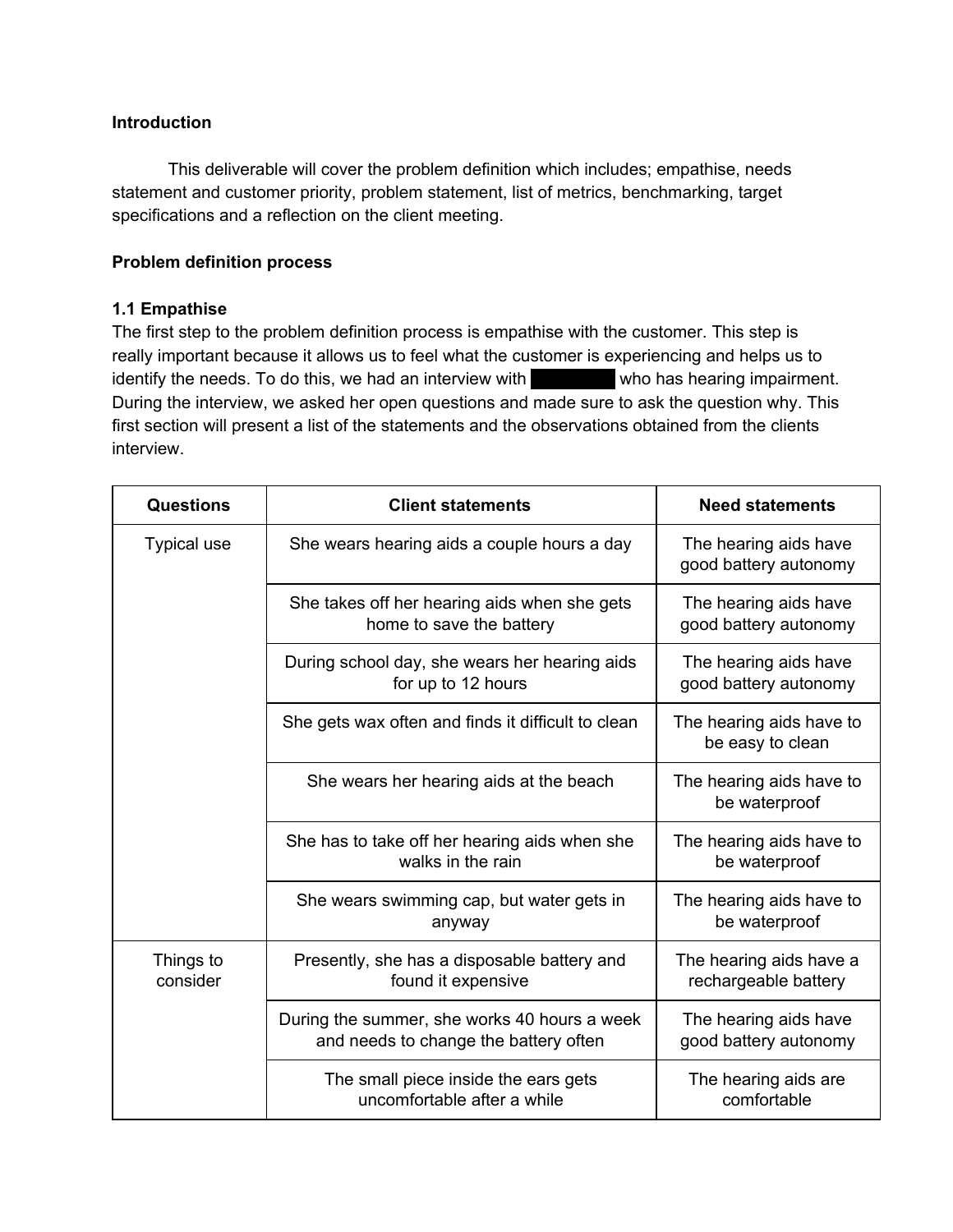|                | It's been a while that she has the same model of<br>hearing aids             |                                                |
|----------------|------------------------------------------------------------------------------|------------------------------------------------|
|                | For her, the most important thing is that she<br>hears with her hearing aids | The hearing aids have a<br>quality microphone  |
| What she likes | She likes rechargeable battery                                               | The hearing aids has a<br>rechargeable battery |
|                | She likes the fact that her hearing aids are small                           | The hearing aids are<br>compact                |
|                | She doesn't really care about the aesthetic, she<br>just wants to hear well  | The hearing aids are<br>functional             |
|                | She doesn't mind if people see her hearing aids                              | The hearing aids are<br>functional             |

## **1.2 Needs statements and prioritize the customer needs**

The second step to the problem definition is to turn the customer statements and actions into needs statements. The need statements are important because they help us to define the problem.This section will present a list of the need statements obtained after empathising with the customer ranking in order of priority.

| <b>Number</b> | <b>Needs</b>                                 | Ranking |
|---------------|----------------------------------------------|---------|
| 1             | The hearing aids have good battery autonomy  | 5       |
| 2             | The hearing aids have to be easy to clean    | 4       |
| 3             | The hearing aids have to be waterproof       | 3       |
| 4             | The hearing aids have a rechargeable battery | 5       |
| 5             | The hearing aids have a quality microphone   | 5       |
| 6             | The hearing aids are compact                 | 4       |
| 7             | The hearing aids are durable                 | 4       |
| 8             | The hearing aids are functional              | 5       |

\*\* The ranking is 1 to 5, where 5 is satisfying the needs is critical and 1 is satisfying the **need is undesirable**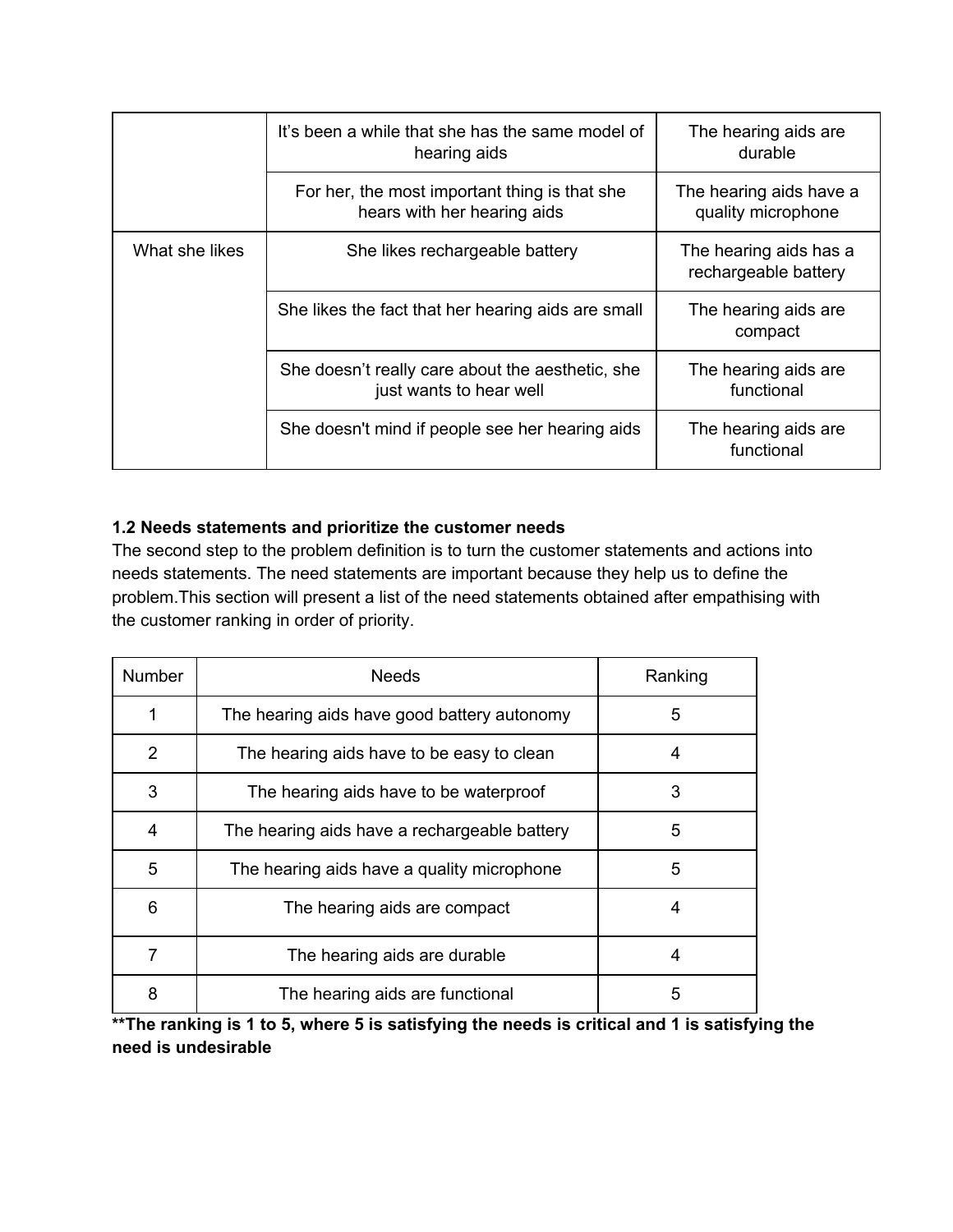#### **1.3 Problem statement**

Another important step in the problem definition process is to create a problem statement. A good problem statement is crucial in order to properly focus the team's efforts on solving the specific problem at hand

**The statement to the problem is** : To design and produce a functional set of waterproof hearing aids while still optimizing the functionality and user experience for people who suffer with hearing loss.

#### **1.4 List of metric**

The next step of the problem definition is to create a list of metrics. Metrics are a measurable attribute that we want our solution to take in consideration. They are used to measure the efficiency of the solution. The metrics are based on the needs statements expressed in measurable attributes and also on the benchmarking. The fourth section will present a list of the metrics that will be important to consider in our solution.

| <b>Metric</b><br># | <b>Needs</b><br># | <b>Metric</b>           | Importance     | <b>Units</b>      |
|--------------------|-------------------|-------------------------|----------------|-------------------|
| 1                  | 1                 | <b>Battery life</b>     | 5              | Hours             |
| $\overline{2}$     | 3                 | Water resistance        | 3              | <b>IPXX</b>       |
| 3                  | 4                 | Rechargable             | 5              | <b>Binary</b>     |
| 4                  | 5                 | High quality microphone | 5              | kHz               |
| 5                  | 6                 | Hearing aid size        | 4              | cm <sup>2</sup> 3 |
| 6                  | 7                 | Durable                 | 4              | x/100             |
| $\overline{7}$     | 8                 | User satisfaction       | 5              | subjective        |
| 8                  | $\overline{2}$    | Easy to clean           | $\overline{4}$ | subjective        |

### **1.5 Benchmarking**

The fifth step that we will discuss is the benchmarking. As it was discussed in the previous section, benchmarking is useful in the process of creating a list of metrics. Benchmarking is also important because learning what competitors can do allows us to create a superior solution. The fifth section will present the benchmarking made on different products.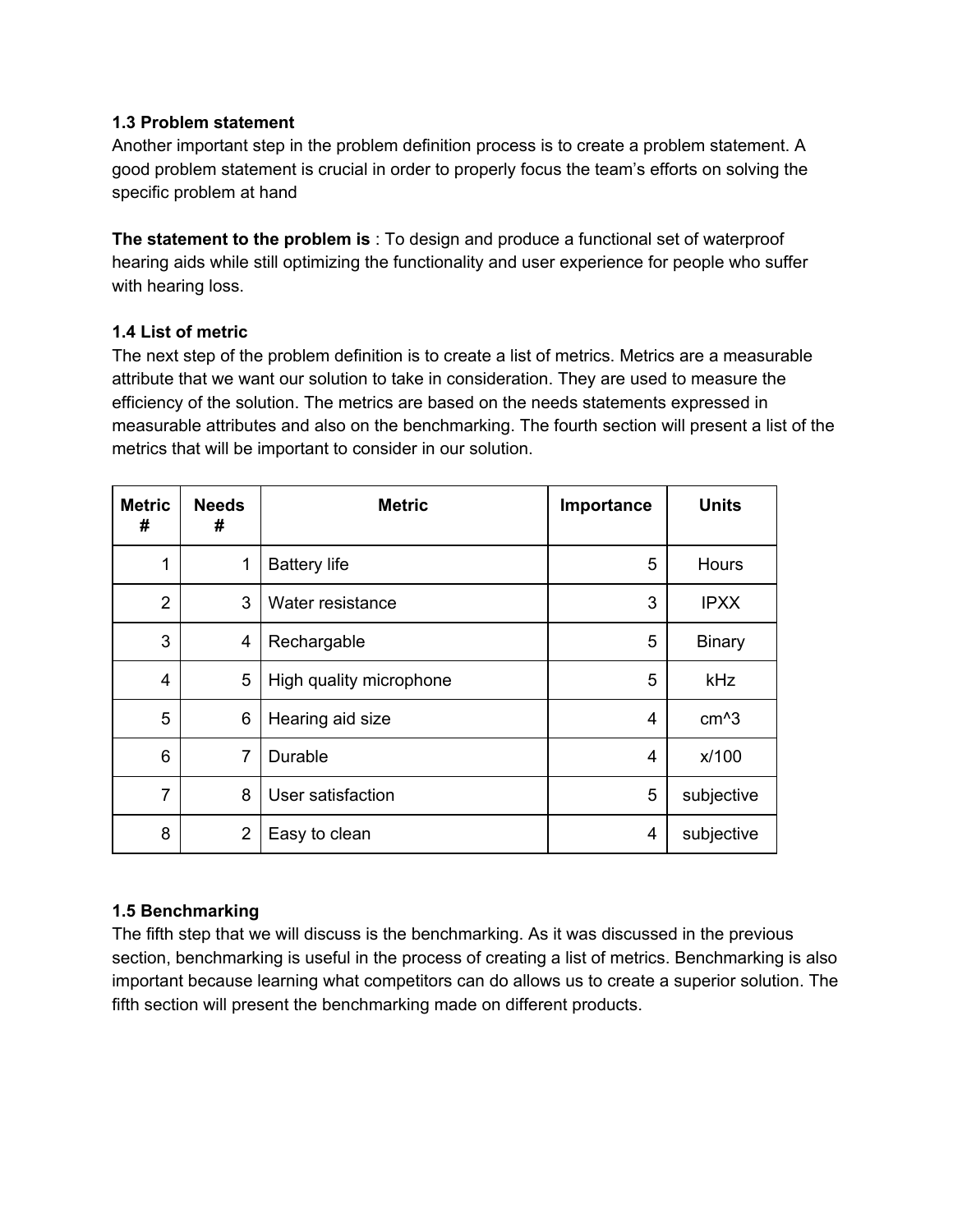| Company                                 | <b>Philips Hearlink</b> | <b>Phonak Brio 4</b> | <b>Kirkland</b><br><b>Signature 9.0</b> | <b>Starkey Livio</b> |
|-----------------------------------------|-------------------------|----------------------|-----------------------------------------|----------------------|
| Cost                                    | \$1249.99               | \$1249.99            | \$1499.99                               | 1580.00              |
| Water<br><b>Resistance</b>              | IP68                    | IP68                 | <b>IP68</b>                             | <b>IP58</b>          |
| Weight                                  | Not specified           | Not specified        | Not specified                           | Not specified        |
| <b>Battery</b>                          | Disposable              | Disposable           | <b>Disposable</b>                       | Rechargeable         |
| <b>Estimated</b><br><b>Battery Life</b> | 18 hours                | 18 hours             | 18 hours                                | 16 hours             |
| Fit                                     | Behind the ear<br>(BTE) | <b>BTE</b>           | <b>BTE</b>                              | <b>BTE</b>           |

## **1.6 Target specifications**

The target specification is an important step to the problem definition because it determines the ideal and marginally acceptable values of each metric. This section will present the target specifications based on the benchmarking made in the previous section.

|              | <b>Metric</b>                           | <b>Units</b> | <b>Marginal Value</b> | <b>Ideal Value</b> |
|--------------|-----------------------------------------|--------------|-----------------------|--------------------|
| 1            | Cost                                    | CAD\$        | 100                   | < 100              |
| $\mathbf{2}$ | <b>Water</b><br>resistance              | <b>IPXX</b>  | $<$ $P58$             | <b>IP68</b>        |
| 3            | Weight                                  | Grams        | >150                  | >145               |
| 4            | <b>Battery</b>                          | <b>Type</b>  | Disposable            | Rechargeable       |
| 5            | <b>Estimated</b><br><b>Battery Life</b> | <b>Hours</b> | ~16                   | < 18               |
| 6            | Fit                                     | BTE or ITE   | <b>BTE</b>            | <b>BTE</b>         |

### **1.7 Reflection**

Our client meeting had a few hiccups as we had to switch clients and reschedule a meeting. Waiting for a rescheduled meeting set us back a few days. Once we had our rescheduled client meeting things went well. For the most part, we already seemed to have a good understanding of what the client wanted. The client meeting mostly confirmed what we already suspected. The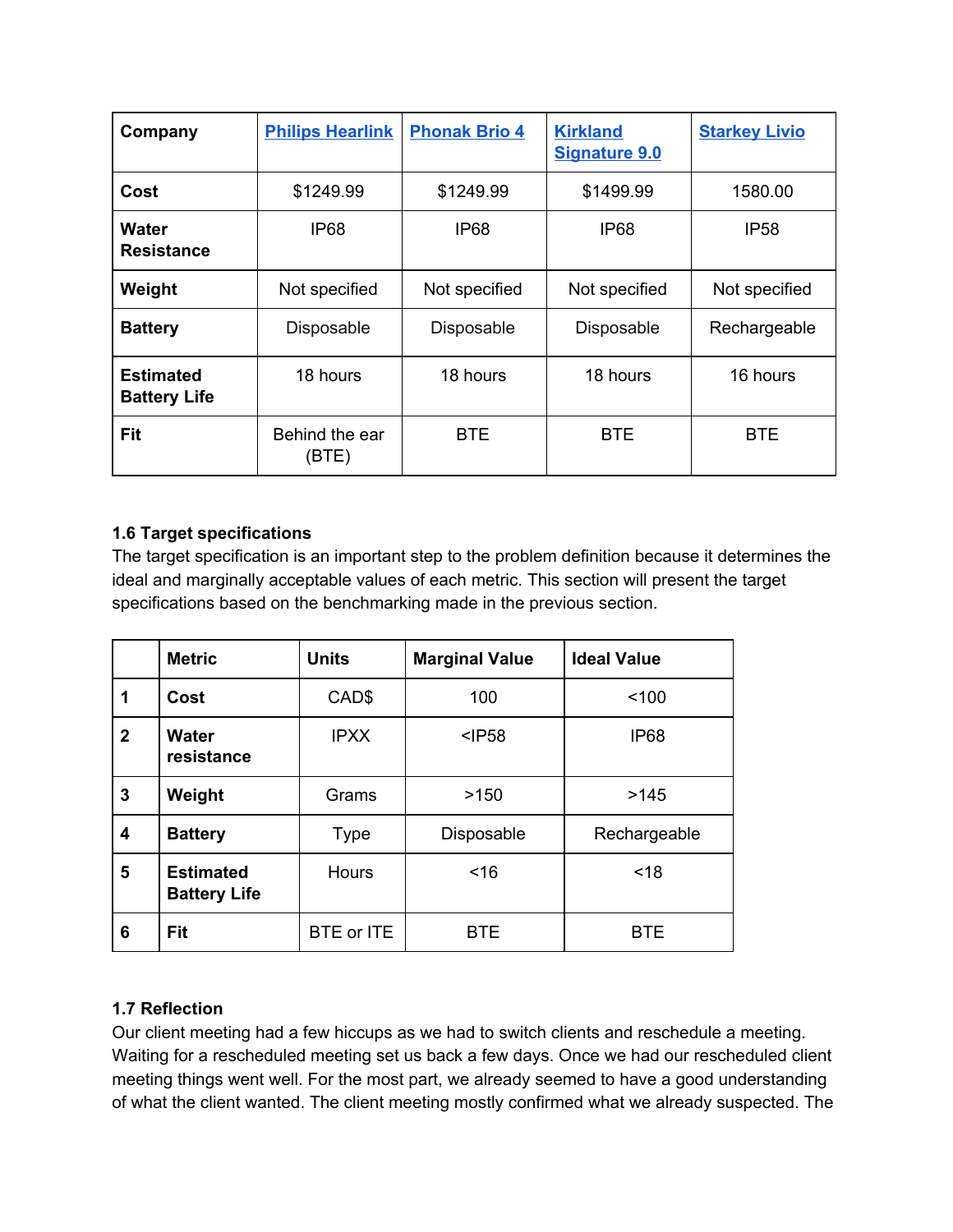biggest thing we learned in terms of our approach was the client didn't care as much about the look and aesthetic of the hearing aid and cared much more about its functionality.

### **Conclusion**

Our project is to design and test a set of functioning waterproof hearing aids. Our main focus will be on the functionality of the hearing aid. This following week we will brainstorm potential solutions to the problem as well as begin the design of a prototype.